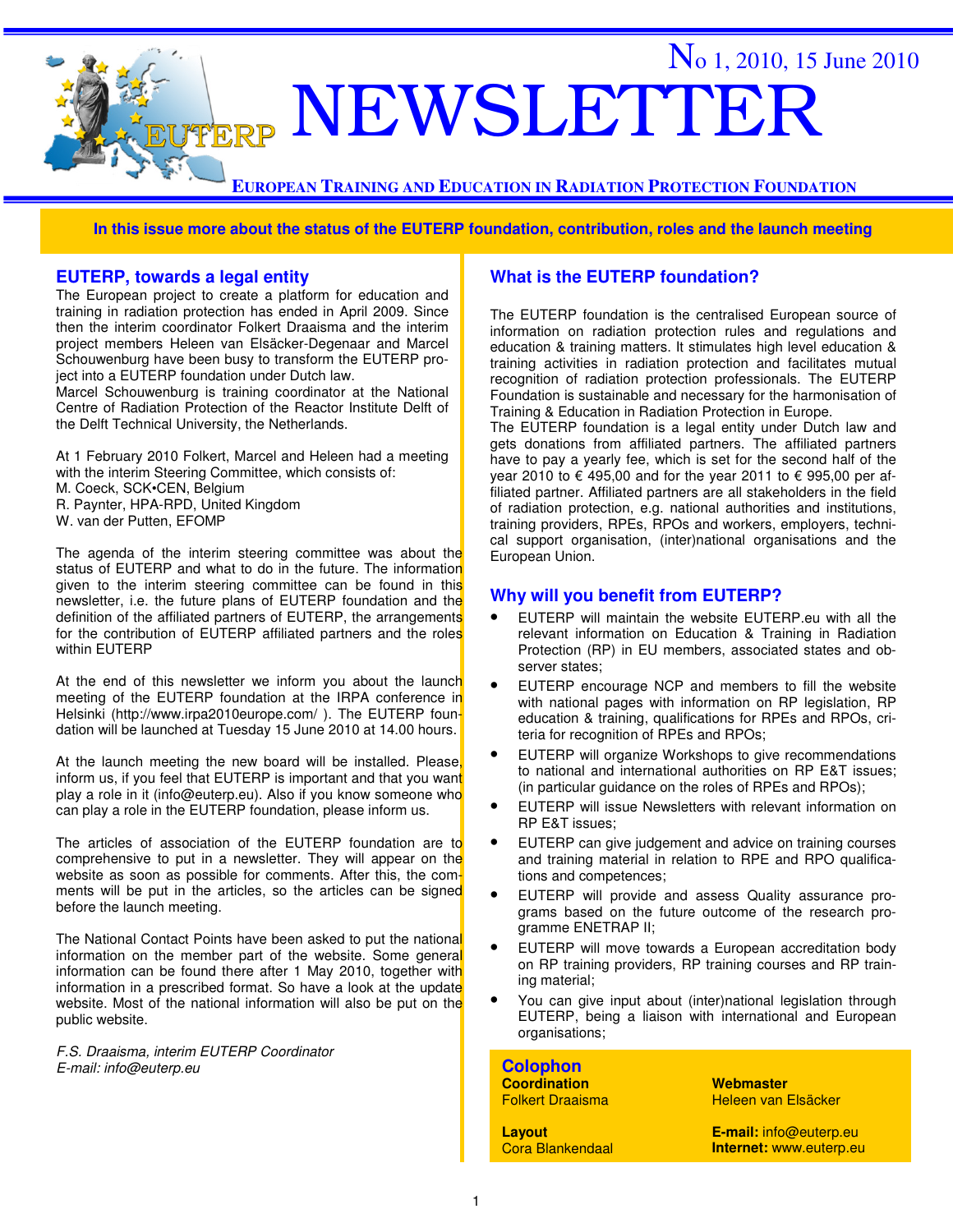### **ROLES WITHIN EUTERP**

Within the EUTERP foundation a few persons will have tasks assigned to their function. These are the board members and the National Contact Point.

#### BOARD MEMBERS

The board will exist at least of 3 persons and maximally of 6 persons.

At least there will be a president, a secretary and a treasurer. The other persons are members and will divide the remaining tasks. The tasks for the members can also be carried out by the president, the secretary or the treasurer if necessary.

#### President:

- will chair the board meetings
- is responsible that the working program will be carried out
- has to write the work program for the next year
- is the representative of the foundation
- oral and poster presentations at workshops and conferences
- maintain the relations with other European networks

#### Secretary:

- takes care of the incoming correspondence
- takes care of the outgoing correspondence
- will make and distribute minutes of the board meetings
- takes care of the registrations of the 'connections'

#### Treasurer:

- takes care of the administration
- takes care of the invoices for the 'connections'
- makes the annual balance
- makes an estimated budget plan for the next year

#### To be divided amongst the (other) boardmembers or within task groups:

- public relations and communication
- website
- workshop
- newsletters
- contactperson for NCPs
- contact with international and european bodies to avoid parallel working
- other tasks to be designated by the board meeting

#### NATIONAL CONTACT POINT

The National Contact Point (NCP) will be the spider in the EU-TERP web. The national contact point has to know who to ask for national information and how to connect national stakeholders to each other.

The NCP can get a question from the EUTERP board for national information. He/she has to know how to get this information and by whom.

- The NCP can get a question through the foundation or from another NCP about for instance legislation or education and has to know where to get the answer and who to ask for.
- The NCP coordinates meetings with national stakeholders to inform them about EUTERP issues and to ask for the national point of view.
- The NCP coordinates the information for the national pages on the EUTERP website. He/she regularly looks whether the information is up to date.
- The NCP brings stakeholders together who want to form a EUTERP-'connection' together.
- The NCP knows how to ask questions to the EUTERP board to get information for national stakeholders.
- The NCP knows where to find answers for national questions on the EUTERP website.

#### AFFILIATED PARTNER

EUTERP NEWSLETTER EUTERP NEWSLETTER EUTERP NEWSLETTER EUTERP NEWSLETTER EUTERP NEWSLETTER EUTERP NEWSLETTER EUTERP NEWSLETTER EUTERP NEWSLETTER EUTERP NEWSLETTER EUTERP NEWSLETTER EUTERP NEWSLETTER EUTERP NEWSLETTER EUTERP NEWSLETTER EUTERP NEWSLETTER EUTERP NEWSLETTER EUTERP NEWSLETTER EUTERP NEWSLETTER EUTERP NEWSLETTER EUTERP NEWSLETTER EUTERP NEWSLETTER EUTERP NEWSLETTER

> Affiliated members are natural persons, legal entities, organisations or inter-institutional links, in the broadest sense of the word and recognised as such by the Foundation, who/which have applied to the secretary of the Foundation in writing with a request to become an affiliated member and who/which have been admitted as such by the Foundation, in order to be able to take advantage - whether or not for payment - of all activities organised by the Foundation within the scope of its objectives. Affiliated members emphatically have no voting rights and are emphatically not members.

#### **FINANCIAL SUPPORT**

The working programme 2010-2011 of the EUTERP foundation can not be carried out without financial support. Up to 1 July 2010 NRG will pay for the amount necessary to become to a legal entity. After 1 July 2010 the resources have to come from affiliated partners of the EUTERP foundation, as they are called in the foundation act.

In the years 2006 up to 2009 the EUTERP platform organised a yearly workshop, published 3 newsletters a year, maintained the EUTERP website and promoted EUTERP during different activities. The budget came mainly from European Commission and partly from NRG.

Since the EUTERP foundation has no affiliated partners yet, the foundation will start at 1 July 2010 with a minimal budget.

The minimal budget has to be brought up by the affiliated partners. A affiliated partners is a legal entity or a conglomerate of a few legal entities. These affiliated partners have to pay a yearly fee, which is set for the second half of the year 2010 to  $\epsilon$  495,00 and for the year 2011 to  $\epsilon$  995,00 per affiliated partner. When a few legal entities want to pay this fee together, they form one affiliated partner. The national contact point can support a legal entity to find other legal entities to form such a EUTERP affiliated partner.

In-kind contributions, such as the organisation of the workshops, the maintenance of the website, or the production and distribution of the Newsletters, can be used to settle the annual fee. This has to be arranged with the board members.

All support, whether financially or in-kind, will be mentioned on the website of the EUTERP Foundation.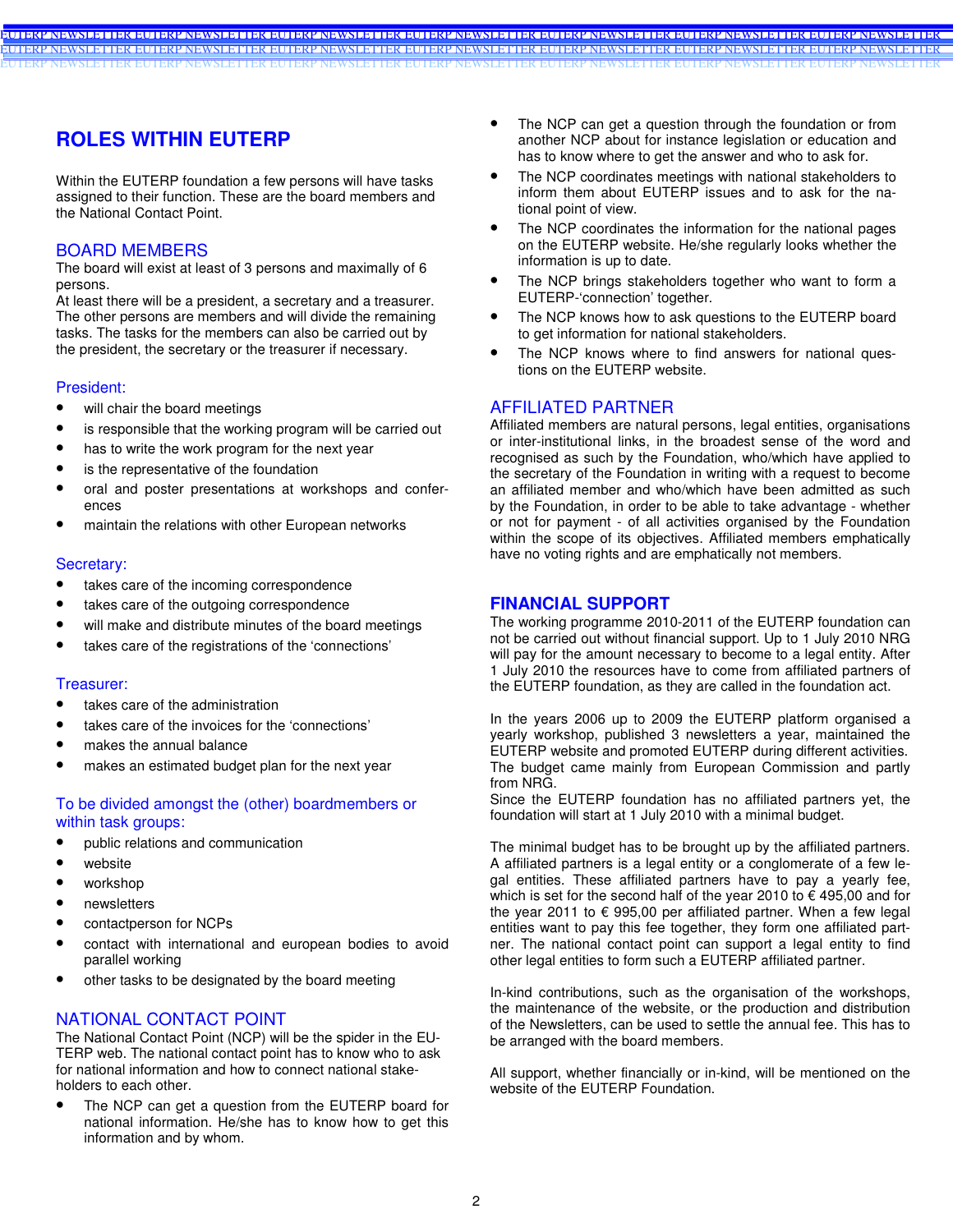# NEWSLETTER

No 1, 2010, 15 June 2010

**EUROPEAN TRAINING AND EDUCATION IN RADIATION PROTECTION FOUNDATION**

FERP

| Country                  | <b>National Contact</b> | <b>Affiliation</b>                               | <b>Email address</b>             |  |
|--------------------------|-------------------------|--------------------------------------------------|----------------------------------|--|
|                          | Point                   |                                                  |                                  |  |
| Austria                  | Th. Geringer            | <b>ARC</b> Seibersdorf                           | thomas.geringer@arcs.ac.at       |  |
| Belgium                  | L. van Bladel           | Federal Agency for Nuclear Control               | lodewijk.vanbladel@fanc.fgov.be  |  |
| Bulgaria                 | L. Kosturkov            | <b>Nuclear Regulatory Agency</b>                 | l.kosturkov@bnra.bg              |  |
| Cyprus                   | S. Christofides         |                                                  | cstelios@cytanet.com.cy          |  |
| <b>Czech Republic</b>    | H. Podskubkova          | State Office for Nuclear Safety (SUJB)           | hana.podskubkova@sujb.cz         |  |
| Denmark                  | K. Ulbak                | National Institute of Radiation Protection       | ku@sis.dk                        |  |
| Estonia                  | M. Lust                 | <b>Radiation Protection Centre</b>               | merle.lust@gmail.com             |  |
| Finland                  | R. Havukainen           | <b>STUK</b>                                      | ritva.havukainen@stuk.fi         |  |
| France                   | M.-L. Perrin            | Nuclear Safety Authority (ASN)                   | marie-line.perrin@asn.fr         |  |
| Germany                  | A. Schmitt-Hannig       | Bundesamt für Strahlenschutz                     | aschmitt-hannig@bfs.de           |  |
| Greece                   | P. Dimitriou            | <b>GAEC</b>                                      | pdimitr@gaec.gr                  |  |
| Ireland                  | T. Ryan                 | Radiological Protection Institute of Ireland     | tryan@rpii.ie                    |  |
| Italy                    | G. Cucchi               | General Secretary of ANPEQ                       | giorgio.cucchi@mail.ing.unibo.it |  |
|                          | E. Fantuzzi             | <b>ENEA Radiation protection Institute</b>       | fantuzzi@bologna.enea.it         |  |
| Hungary                  | A. Vincze               | Hungarian Atomic Energy Authority                | vincze@haea.gov.hu               |  |
| Latvia                   | A. Salmins              | Ministry of Environment; Radiation Safety Centre |                                  |  |
| Lithuania                | J. Karpenko             | Radiation Protection Centre                      |                                  |  |
| Luxembourg               | N. Harpes               | Ministry of Health                               | nico.harpes@ms.etat.lu           |  |
| Malta                    | P. Brejza               | Radiation Protection Board                       | paul.brejza@gov.mt               |  |
| Netherlands              | H.F. Boersma            | Training provider RUG                            | h.f.boersma@rug.nl               |  |
| Poland                   | P. Krajewski            | Central Laboratory for Radiological Protection   | dyrektor@clor.waw.pl             |  |
| Portugal                 | A. N. Falcão            | Nuclear and Technological Institute              | falcao@itn.pt                    |  |
| Romania                  | M. Ceclan               | Politechnical University of Bucharest            | meelan04@yahoo.com               |  |
|                          |                         | National Commission for Nuclear Activities Con-  |                                  |  |
|                          | V. Zsombori             | trol                                             | vilmos.zsombori@cncan.ro         |  |
| Slovenia                 | Matjaž Koželj           | Jožef Stefan Institute                           | matjaz.kozelj@ijs.si             |  |
| Slovakia                 | to be decided (email)   |                                                  |                                  |  |
| Spain                    | M. Marco                | <b>CIEMAT</b>                                    | marisa.marco@ciemat.es           |  |
| Sweden                   | <b>B.</b> Ekström       | Swedish Radiation Safety Authority               | birgitta.ekstrom@ssi.se          |  |
| <b>United Kingdom</b>    | R. Paynter              | <b>HPA-RPD</b>                                   | richard.paynter@hpa-rp.org.uk    |  |
| <b>Candidate States</b>  |                         |                                                  |                                  |  |
| Croatia                  | N. Belamiric            | State office for radiation protection            | nera.belamaric@dzzz.hr           |  |
| Macedonia                | G. Angelovski           | <b>Radiation Safety Directorate</b>              | goran.angelovski@avis.gov.mk     |  |
| Turkey                   | N. Guven                | <b>TAEK</b>                                      | nese.ozluoglu@taek.gov.tr        |  |
| <b>Associated States</b> |                         |                                                  |                                  |  |
| Norway                   | T. Wøhni                | National Radiation Protection Authority          | tor.wohni@nrpa.no                |  |
| Switzerland              | S.-G. Jahn              | Swiss Federal Nuclear Safety Inspectorate        | swen-gunnar.jahn@hsk.ch          |  |
| Other (European) States  |                         |                                                  |                                  |  |
| Belarus                  | A. Timoshchenko         | International Sakharov Environmental University  | tim@iseu.by                      |  |
| Kazakhstan               | I. Khvoshnyanskaya      | Radiation Protection and Ecology Centre          | radprotec@radprotec.kz           |  |
| Tajikistan               | I. Mirsaidov            | Nuclear and Radiation Safety                     | agentilhom@mail.ru               |  |